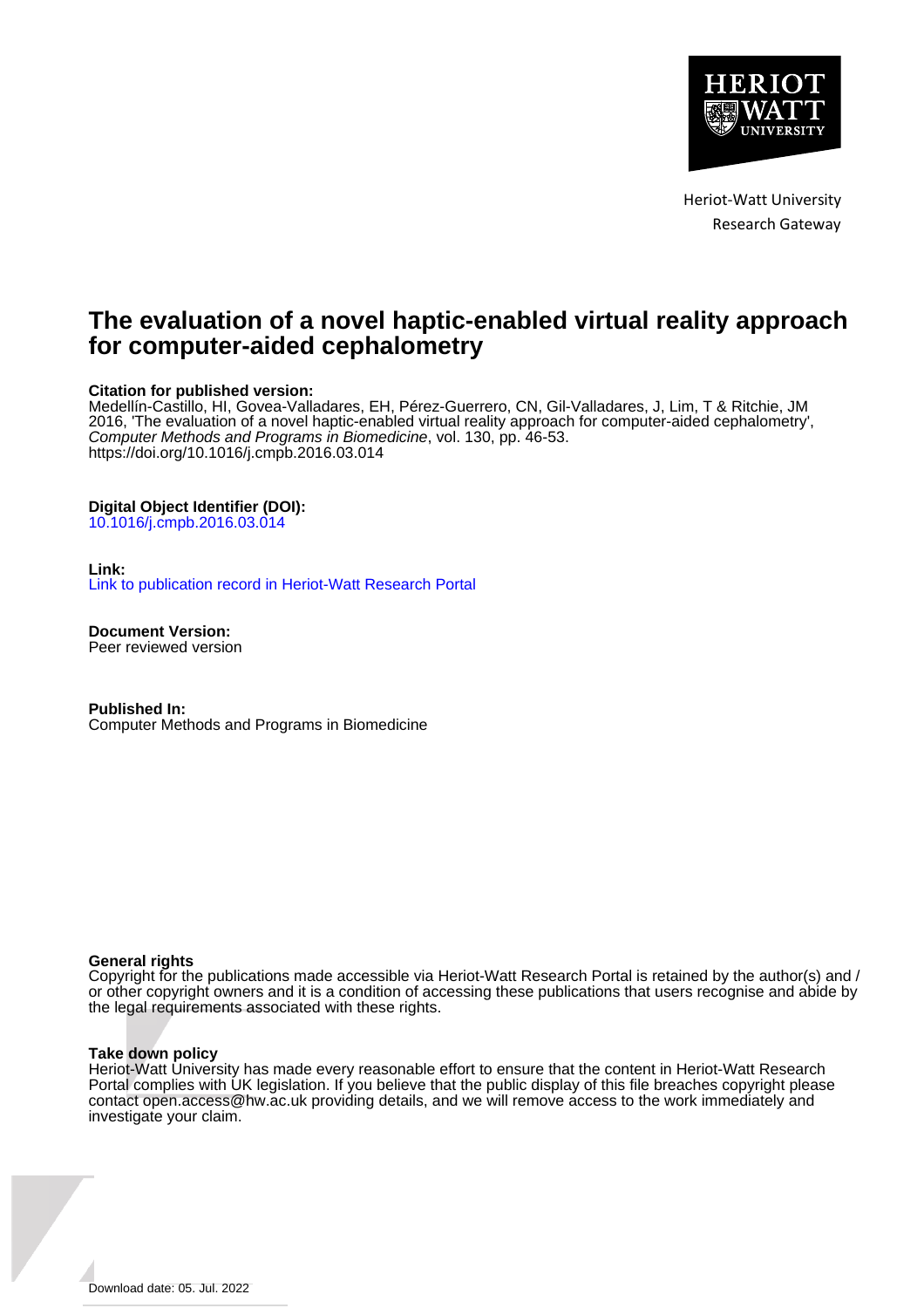## Accepted Manuscript

Title: The evaluation of a novel haptic-enabled virtual reality approach for computer-aided cephalometry

Author: H.I. Medellín-Castillo E.H. Govea-Valladares C.N. Perez-Guerrero J. Gil-Valladares Lim Theodore M. Ritchie ´ James



| S0169-2607(15)30005-5                               |
|-----------------------------------------------------|
| http://dx.doi.org/doi:10.1016/j.cmpb.2016.03.014    |
| <b>COMM 4109</b>                                    |
| <b>Computer Methods and Programs in Biomedicine</b> |
| $6 - 7 - 2015$                                      |
| $9 - 3 - 2016$                                      |
| $9 - 3 - 2016$                                      |
|                                                     |

Please cite this article as: H.I. Medellin-Castillo, E.H. Govea-Valladares, C.N. Pérez-Guerrero, J. Gil-Valladares, L. Theodore, M.R. James, The evaluation of a novel hapticenabled virtual reality approach for computer-aided cephalometry, *Computer Methods and Programs in Biomedicine* (2016),<http://dx.doi.org/10.1016/j.cmpb.2016.03.014>

This is a PDF file of an unedited manuscript that has been accepted for publication. As a service to our customers we are providing this early version of the manuscript. The manuscript will undergo copyediting, typesetting, and review of the resulting proof before it is published in its final form. Please note that during the production process errors may be discovered which could affect the content, and all legal disclaimers that apply to the journal pertain.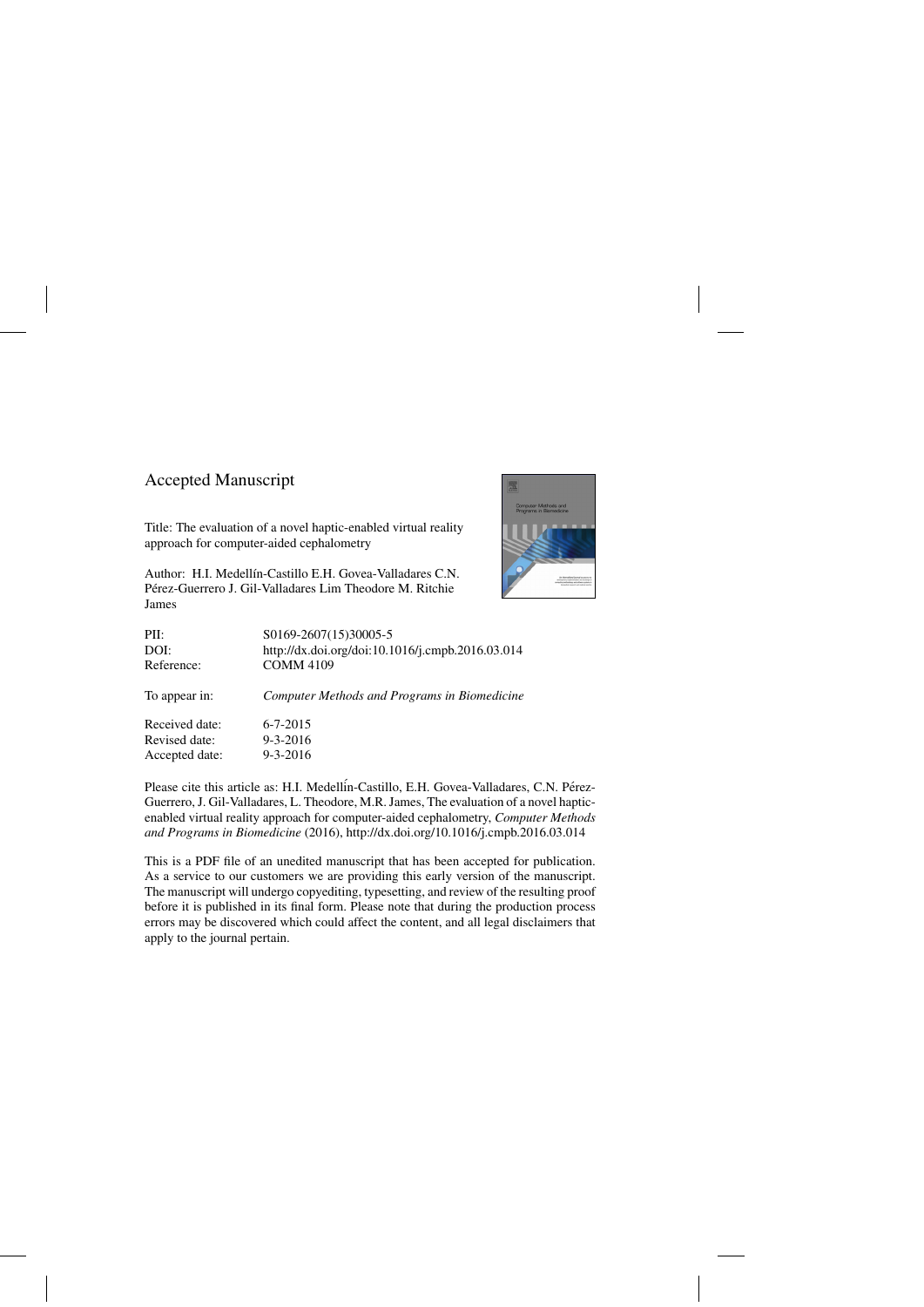Highlights

- − Computer-aided cephalometric systems tend not to be practical and intuitive.
- − A new haptic-enabled landmarking approach for 3D cephalometry is proposed.
- − Several experimental tests were conducted to evaluate the proposed approach.
- − Haptic technologies facilities the landmark selection process in 3D cephalometry.
- The haptic user interface allows the user to feel and touch the virtual patient's skull.

The evaluation of a novel haptic-enabled virtual reality approach for computer-aided cephalometry

H.I. Medellín-Castillo<sup>a\*\*</sup>hugoivanmc@uaslp.mx, E.H. Govea-Valladares<sup>a</sup>ederhazael@hotmail.com, C.N. Pérez-Guerrero<sup>b</sup>cyntia.p08@gmail.com, J. Gil-Valladares<sup>c</sup>josegilvalladares@hotmail.com, Lim Theodore<sup>d</sup>T.Lim@hw.ac.uk, M. Ritchie James<sup>d</sup>J.M.Ritchie@hw.ac.uk

a Facultad de Ingeniería, Universidad Autónoma de San Luis Potosí, Av. Manuel Nava No. 8, Zona Universitaria, 78290, San Luis Potosí, S.L.P., Mexico

<sup>b</sup>Asociación Mexicana de Ortodoncia, Mexico

<sup>c</sup>Asociación Mexicana de Implantología Oral, Mexico

<sup>d</sup>Institute of Mechanical, Process and Energy Engineering, School of Engineering and Physical Sciences, Heriot-Watt University, Riccarton, EH14 4AS, Edinburgh, UK

Tel.: 52 444 8262330, fax: +52 444 8262330

#### **Abstract**

riante teemologies racinuss the inhumant selection process in 3.1 ceptanomerry.<br>The haptic user interface allows the user to feel and touch the virtual patient's skull.<br>
cyaluation of a novel haptic-enabled virtual realit Background and objective. In oral and maxillofacial surgery, conventional radiographic cephalometry is one of the standard auxiliary tools for diagnosis and surgical planning. While contemporary computer-assisted cephalometric systems and methodologies support cephalometric analysis, they tend neither to be practical nor intuitive for practitioners. This is particularly the case for 3D methods since the associated landmarking process is difficult and time consuming. In addition to this, there are no 3D cephalometry norms or standards defined; therefore new landmark selection methods are required which will help facilitate their establishment.

This paper presents and evaluates a novel haptic-enabled landmarking approach to overcome some of the difficulties and disadvantages of the current landmarking processes used in 2D and 3D cephalometry.

Method. In order to evaluate this new system's feasibility and performance, 21 dental surgeons (comprising 7 Novices, 7 Semi-experts and 7 Experts) performed a range of case studies using a haptic-enabled 2D, 2½D and 3D digital cephalometric analyses.

Results. The results compared the 2D, 2½D and 3D cephalometric values, errors and standard deviations for each case study and associated group of participants and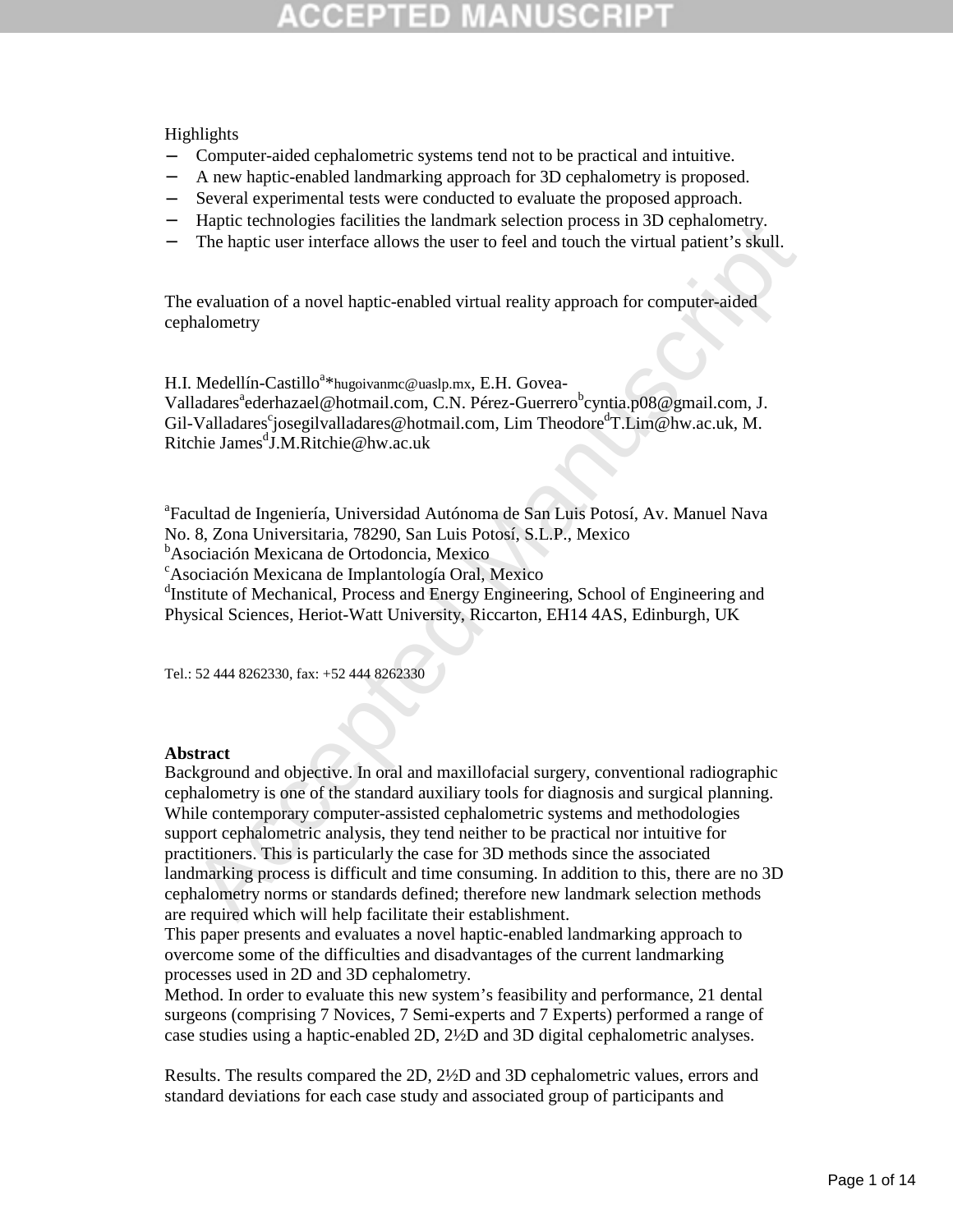revealed that 3D cephalometry significantly reduced landmarking errors and variability compared to 2D methods.

Conclusions. Through enhancing the process by providing a sense of touch, the hapticenabled 3D digital cephalometric approach was found to be feasible and more intuitive than its counterparts as well effective at reducing errors, the variability of the measurements taken and associated task completion times.

#### Keywords

Cephalometry; Haptic technologies; Cephalometric values; Landmark selection; Task completion time (TCT)

### 1. Introduction

Cephalometric analysis is a standard auxiliary diagnostic tool used in oral and maxillofacial surgery. Conventionally it is performed on the 2D lateral radiograph of a patient's head. However, this only represents a composite of the patient's skull on the sagittal plane. Most patients with congenital and acquired cranio-maxillofacial deformities are asymmetric and, as a consequence, the deformity is three-dimensional 0. Therefore, conventional 2D cephalometry is not ideal for deformity analysis, diagnosis and treatment. It is also time-consuming and with accuracy depending on the specialist's ability to locate landmarks and measure all of the cephalometric variables consistently.

Example the interaction of the control of the second was been as followed with the mean of the contemparts as well effective at reducing errors, the variability of the instructuon is in the counterparts as well effective a Research suggests that 3D cephalometry has the potential to achieve more precise diagnosis and analysis of cranio-maxillofacial deformities over conventional 2D radiographic approaches 0 -0. Other work comparing 2D and 3D cephalometry 0-0 reports that tracing a 3D model is both difficult and time consuming as some landmarks are hard to identify on 3D models. Also, there is no standard set of cephalometric variables or standards that exist for 3D cephalometric measurement and diagnosis. Therefore, new landmark selection methods are required to both improve diagnosis and to facilitate the establishment of new reference norms and standards 0. The literature also highlights that there is a need to improve modern computer-based interactive cephalometric system usability, user friendliness and intuitiveness to facilitate easier and more accurate 2D and 3D cephalometric analyses.

This research attempts to resolve the issue of providing effective 3D cephalometric analysis through the use of haptic technologies in order to overcome many of the difficulties and disadvantages of current landmarking methods. Using the sense of touch in this way to enhance the user experience could potentially enrich the usability and intuitiveness of cephalometric computer-based systems.

Therefore the aim of this study was to evaluate the feasibility and effectiveness of using haptics in computer-aided cephalometric analysis.

#### 1. Related work

Key general issues associated with conventional radiographic cephalometric analysis are: (i) errors in manual methods are multi-factorial with low reproducibility; (ii) landmark accuracy is highly dependent on the analyst's experience and knowledge, a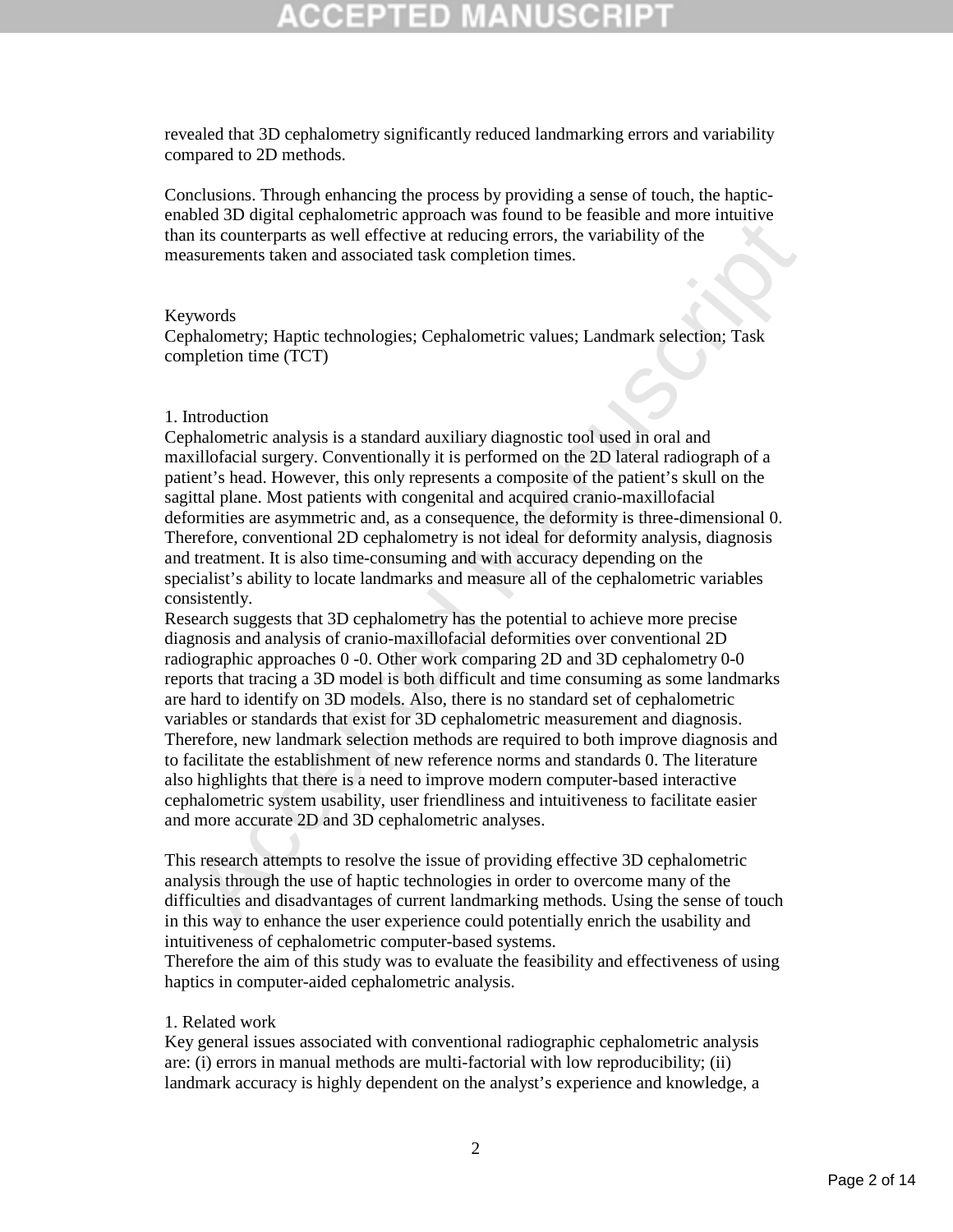# GEPTED

key source of error 0; (iii) some 2D cephalometric analysis variables do not exist in 3D; (iv) 3D projections errors exist when 3D objects are projected onto 2D; (v) most patients are asymmetric and the measurements distorted in the presence of facial asymmetry 0; and many 3D deformities are three-dimensional and unsuitable for precise 2D diagnosis and treatment 0. It is also important to bear in mind that a cephalometric analysis and diagnosis cannot be carried out in a definitive manner; many important variables such as age, sex, type, anatomic limitations and ethnic differences are also required to be taken into account 0.

Research comparing 2D traditional (manual) cephalometry with 2D digital (computer aided) cephalometry 0-0 has shown no difference between these techniques when used to predict cephalometric values, with similar errors and low reproducibility apparent in each case. However, digital cephalometry streamlines the analysis by automatically computing the cephalometric variables, leading to a number of benefits such as reliability, repeatability, improved task completion times and greater ease of use. However, when using both methods, radiographic images generate inhomogeneous broadening and distortion of the skull side structures causing inaccurate references and, consequently, misdiagnosis 0.

onguous that of a state state of the since the contribution and the control and the state of the state of the state of the resulted with a definitive manner; many important is also interest are sex, type, and<br>onic is and d To overcome the disadvantages of 2D cephalometry several studies have focused on the development and validation of 3D procedures and analysis. For example, a 3D-CT procedure to assess and diagnose patients with facial asymmetry by locating 3D reference points on a scan was proposed in 0 with results suggesting that 3D-CT has potentially powerful diagnostic capabilities; however, the high patient radiation dose associated with CT scanning limits its application. An investigation to evaluate the measurement accuracy of 3D volumetric images from spiral CT in vitro was presented in 0 which concluded that the 3D reconstructed skull and facial bone landmark measurement is quantitatively accurate for surgical planning and craniofacial fracture evaluation and treatment. The adaptation of 2D cephalometric analysis into 3D was proposed in 0. Using ACRO 3D rendering and measurement software, 3D CT surface renderings over profile X-ray were evaluated for 26 dry skulls and the results compared with those taken on the same skulls using a 3D measuring instrument showing that the software was a reliable tool which could be used to develop effective 3D CT cephalometric analysis.

Comparative analysis research between 2D and 3D cephalometry 0-0 has been focused on cephalometric landmarking by placing repeated marks to evaluate the error between the 2D and 3D cephalometric approaches. The results suggest that measurements from conventional 2D cephalometric radiographs differ significantly from those on 3D models of the same skull since in the latter the actual anatomical geometry is measured and not just its 2D projection. Several advantages of 3D cephalometry were acknowledged: 1) the actual anatomical structures can be identified; 2) cephalometric variables can be measured in 3D; 3) projection errors are eliminated; 4) the facial asymmetry errors are eliminated; and 5) patient position and orientation in the 3D scanner is not important since the final model can be located and reoriented to any desired position or orientation. However, the drawbacks that make 3D cephalometry currently clinically unusable are: 1) the free manipulation and tracing of 3D models are difficult because orthodontics and maxillofacial surgeons are experienced in the use of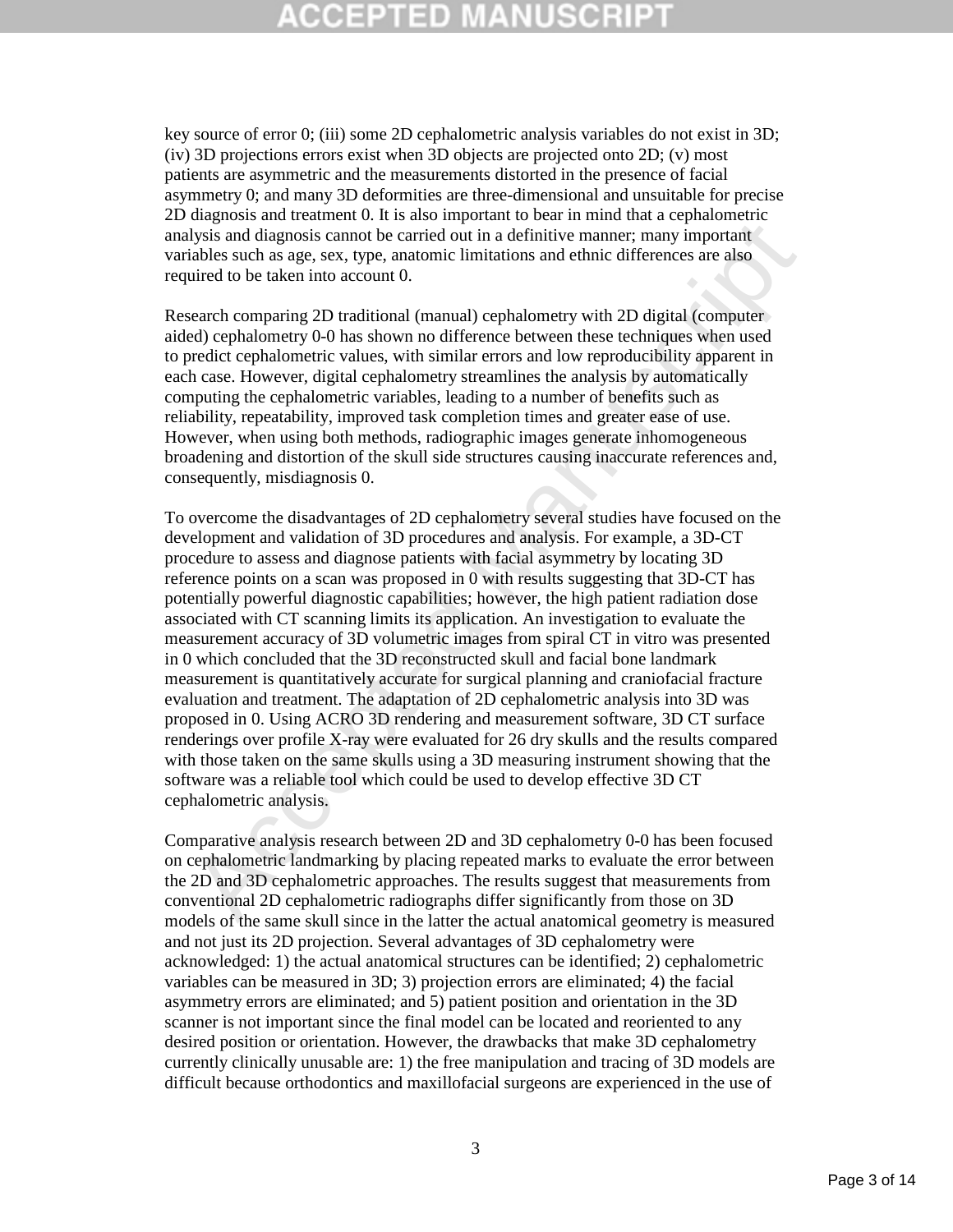2D radiographs 0; 2) landmarking is difficult and time consuming because inner cephalometric marks, e.g. sella, upper incisor apex, etc., are difficult to identify on 3D models, therefore CT slices have to be selected to mark their location 0; 3) the accuracy and reproducibility of 2D cephalometry measurements is higher than for 3D measurements 0; 4) current cephalometric analysis and variables are based on 2D projections; 5) 3D cephalometry is not yet an accurate or reproducible diagnostic technique, particularly when using linear and angular measurements 0; 6) no reference data or norms exist for 3D cephalometry 0; 7) 3D measurement validation protocols are not standardised 0; 8) CT scans are more expensive than conventional radiographic images; and 9) 3D cephalometry requires a 3D model of the patient's skull which can only be obtained using significantly higher radiation dose methods.

Extendential of 3D cephalometry is not yet an accurate or reproducible diagnostic<br>discussions, 5) 3D cephalometry is not yet an accurate or reproducible diagnostic<br>inciding, particularly when using linear and dangler measu The literature highlights that while 3D cephalometry is not common in orthodontics it represents the next major step with many potential gains, particularly superior accuracy for malformation diagnosis, treatment and surgical planning. Current computer-aided 2D and 3D cephalometric systems tend to be neither practical nor intuitive for practitioners and none of the systems reported in the literature have addressed the application and evaluation of haptic technologies, demonstrating a substantial gap in the knowledge regarding this approach.

Therefore, this paper proposes the use of haptic technologies as a novel approach to enhancing the landmarking of 3D computer-aided cephalometric analysis. It is hypothesized that the touch sensitive nature of this technology can potentially help overcome the 3D cephalometry difficulties and drawbacks currently associated with landmark selection.

#### 1. System description

OSSys (Orthognathic Surgery System) is a haptic-enabled virtual platform designed for planning, simulation and training of orthognathic surgeries. The system architecture (Figure 1) comprises eight modules, namely: an input data module, a visualization module, a haptic module (handling module), a cephalometric module, an osteotomy module, a surgical template module, a training and evaluation module, and a data export module.

The OSSys system uses the Microsoft Foundation Classes (MFC) of Visual Studio 2010, the Visualization Toolkit libraries (VTK) for graphics rendering, and the H3DAPI haptic rendering software development platform. Supported haptic devices include the Phantom Omni from Sensable and the Falcon from Novint. 3D skull models, such as Xray radiographies, can be imported as standard images with file formats such as bmp, jpg, jpeg, png or, in the case of 3D skull models, as stl files.

### 1. Haptic-enabled cephalometry

OSSys' cephalometric module allows haptic-enabled cephalometric analysis in a virtual environment. The user can freely explore and touch the virtual scene and 3D objects via the haptic device and are able to identify and mark the cephalometric points on a 3D model of the patient's skull. Although OSSys has been designed for 3D haptics, the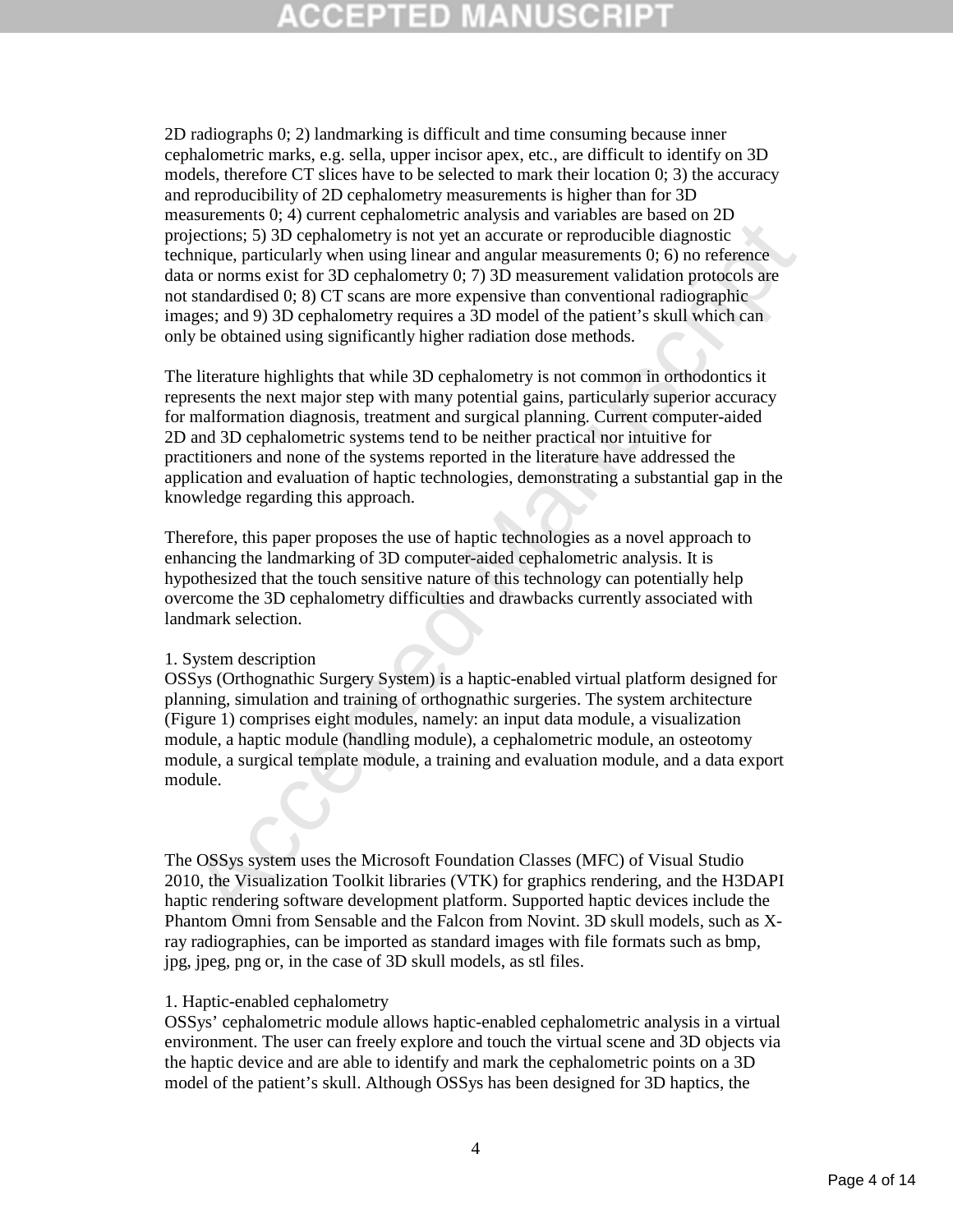system also supports 2D and 2½D and non-haptic 3D analysis with 2D used by orthognathic surgery medical practitioners in the experiments as a reference point for the 3D analysis. In the case of 2½D cephalometric analysis, the cephalometric points were marked on a 3D model but projected on the sagittal XY plane to acquire the corresponding measurements. Several of the 2½D cephalometric systems studied in the literature are based on this approach and are comparable with conventional 2D analyses 0, 0, 0. The main characteristics of the OSSys cephalometric module are:

Radiographic images can be uploaded as standard image file formats.

3D models can be imported as \*.stl files.

3D models can be sliced with a sagittal plane.

2D images can be uploaded and placed on the sliced model.

Haptic rendering supports the touch and feel of virtual objects.

Haptic-enabled free manipulation and exploration of virtual objects is possible.

A haptic-enabled landmarking process for 2D and 3D cephalometry is embedded in the system.

Haptic rendering can be enabled or disabled.

An automatically generated cephalometric analysis report is provided at the end of the session.

The distance between any two points defined by the user can be calculated.

The visualization of cephalometric landmarks or lines can be turned on or off.

Free camera manipulation is available (rotation, zoom in, zoom out, pan, etc.).

Orthogonal views are available (front, rear, top, lateral, etc.).

exponding measurements. Device the other and expression and exponential and the comparable with conventional 2D analyses change that the OSSys cephalometric module are:<br>
trature are based on this approach and are comparab OSSys' cephalometric analysis uses the Steiner methodology [19] which comprises 13 hard tissue landmarks and a simplified set of 11 widely used cephalometric values (see Table 1) and is based on landmarks defined on a 2D radiographic image. In 3D cephalometry many of these landmarks are bilateral, e.g. 'Or' and 'Po', and others, such as 'S', are inner or floating in free space. Since there are no standards for 3D cephalometric analysis, bilateral landmarks are selected in the system on only one side of the 3D model, i.e. the lateral view, in a manner similar to 2D cephalometry procedures. Inner cephalometric landmarks are hard to identify because they are inside the 3D model, which in most cases is an empty surface model. The cephalometric module in OSSys allows slicing of the 3D models with a sagittal plane in order to place a radiographic image and facilitate the identification of inner landmarks. The radiographic image acts as a haptic plane or wall that provides haptic feedback to the user.

Within OSSys the general procedure starts by importing the 3D model or 2D radiographic image. The user must then identify and mark the cephalometric points according to the order requested by the system. To mark a point the user locates the haptic cursor at the desired image or model position and presses the device button. Once all the cephalometric marks are defined the system automatically computes the cephalometric values and provides a report.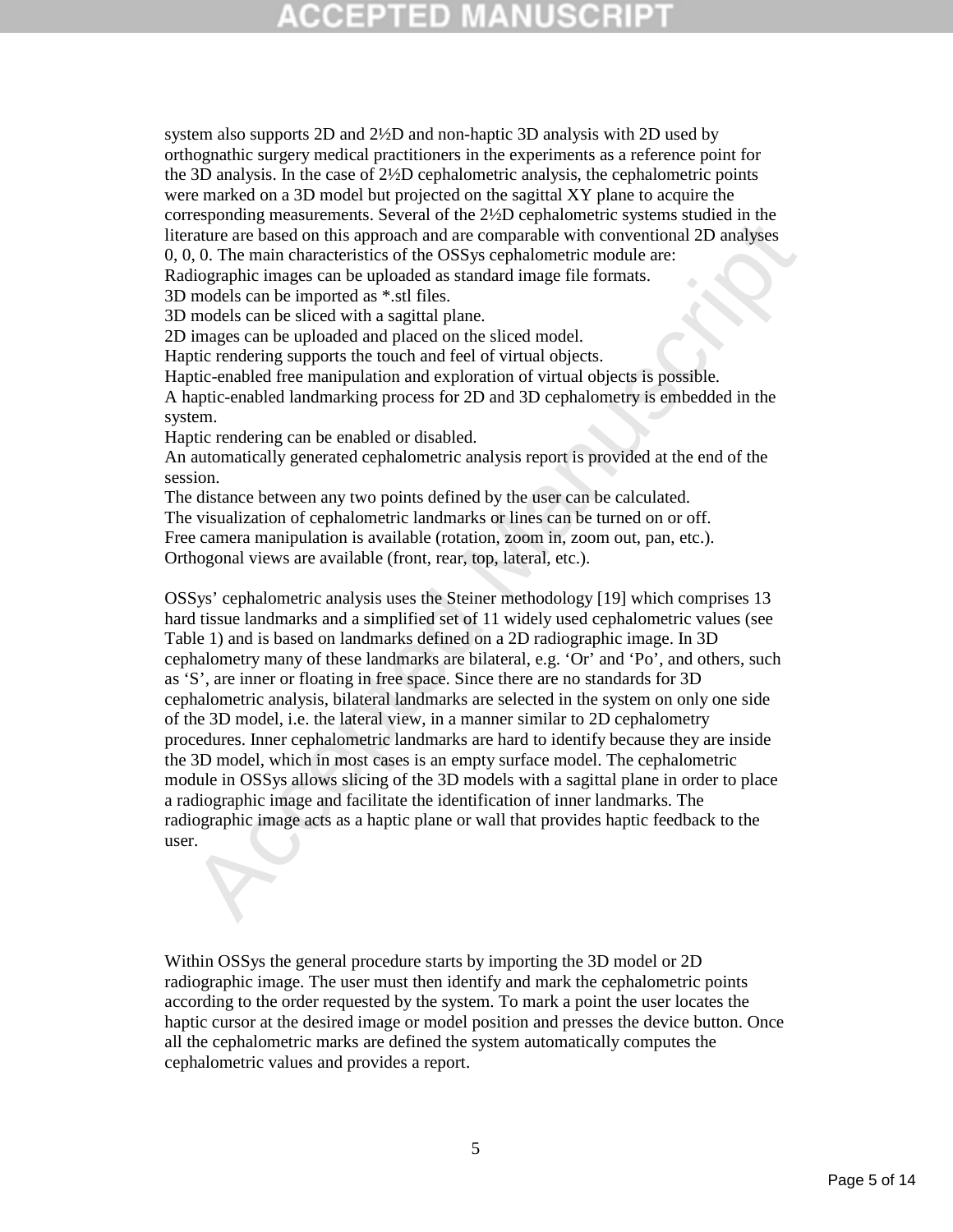### 1. Evaluation

To evaluate the feasibility and effectiveness of OSSys an experimental methodology incorporating a set of trials and associated metrics was designed, conducted and analysed as follows: (i) training session, (ii) 2D cephalometry and questionnaire, (iii)  $2\frac{1}{2}$ D cephalometry and questionnaire, (iv) 3D cephalometry and questionnaire; (v) analysis of results.

## *1.1. Case studies*

A total of five cephalometric radiographs were selected and on which were performed haptic-enabled 2D cephalometry evaluations. These related to five patients aged 18-24 years with malocclusion problems requiring surgical intervention. These 2D case studies were selected for comparison purposes with the 3D cephalometry; however, in the latter case only one 3D case study model was considered necessary to effectively evaluate the feasibility, performance and user perception of haptics during computeraided cephalometric analysis. This 3D model corresponded to the skull of an adult human being which was reconstructed from a set of CT DICOM images from a digital medical repository and imported into OSSys system as an stl file.

### *1.1. Participants*

 $\nu$  coparatority and question matrix (i.v.)  $\infty$  explanancely and questionmate; (i.v.)<br>Usis of results.<br>
Case studies<br>
Case studies (i.e.) explanance in explanations. These related to five partients aged 18-24<br>
invisor 21 dental surgeons were selected to perform the system evaluation tests. They were divided into three groups: 1) 7 third-year students (Novices), aged 20-23 years; 2) 7 graduate dental surgeons (Semi-experts), aged  $28 - 32$  years; 3) 7 orthodontics specialists (Experts), aged  $35 - 42$  years. The Novices had experience of using lateral radiographic images and knowledge regarding skull morphology but no experience of 2D or 3D cephalometric analysis. The Semi-experts were some experience in 2D cephalometric analysis, landmarking and radiograph interpretation but not 3D. The The Experts had professional orthodontic training and experience including 2D cephalometric analysis. All participants were right-handed and none had previous experience of either haptics or virtual reality.

## *1.1. Experimental procedure*

Each participant was instructed on the use of the OSSys system and the associated haptic device and given the opportunity to ask questions and comment. They were then given a short compulsory 10-minute familiarization period of training including the use of viewpoints and camera and haptic device manipulation. This also included single 2D and 3D cephalometry pilot trials the results of which were not included in the final analyses. To assess the academic, professional and computer experience of the participants a 5-question survey addressed: academic background, clinical experience, cephalometry experience, orthodontics experience, and video games experience.

After the familiarization process each participant completed all of the 2D cephalometry case studies after which they performed the 3D cephalometry case study. Task Completion Times (TCTs) were measured for every cephalometric task. When finished, each subject completed a 12-question survey to evaluate their experience of performing the OSSys haptic-enabled 2D and 3D cephalometric analysis. The survey comprised the following statements graded on a 10-point scale, ranging from 10 (strongly agree) to 1 (strongly disagree):

It was easy to identify and mark landmarks.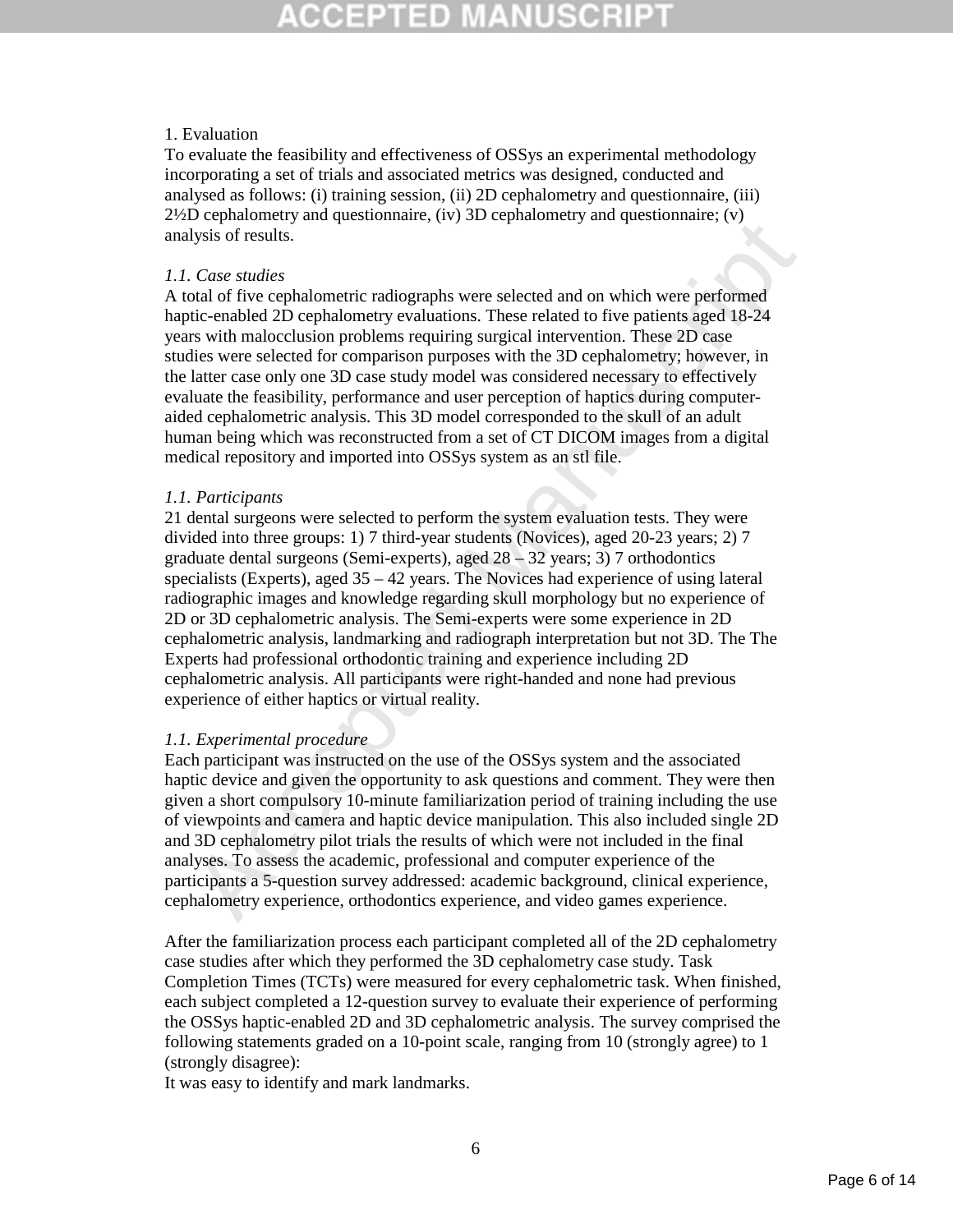It did not take long to identify landmarks. It was easy to access the points of interest. The system was accurate when locating landmarks. The graphics quality of the system was good. It was easy to control the haptic device. The system was accurate in its qualification. I was confident when using the system. The systems approximates reality. The virtual landmark selection process is similar to the conventional approach. My hand movement corresponded to the associated virtual movements. The system is good at performing cephalometry.

### 1. Results

as esonflott when using the overe.<br>
So system was accurate in its qualification.<br>
So system was accurate in its qualification.<br>
Y systems approximates reality.<br>
Y virtual landmark selection process is similar to the conve The participants performed the OSSys 2D and 3D cephalometric case studies as shown in Figure 2. The experimental results were analysed in terms of the cephalometric values and positional errors and then compared with benchmark values achieved by an expert using the traditional manual approach. The results were also analysed in terms of the average TCT for the three groups, namely: Novice (N), Semi-experts (S) and Experts (E).

The haptic-enabled 2D cephalometry results are given in Table 2 and show the average errors for each cephalometric value, group of participants and case study. These were computed as the absolute value of the difference between the average cephalometric value obtained for each group and the cephalometric value obtained by an expert using the conventional manual approach. The table also presents the global average error and the standard deviation for each group.

With regard to performance, the average TCT for the haptic-enabled OSSys 2D cephalometry were 99.3 s, 108.3 s and 91.9 s for the N, S and E participant groups respectively.

Depending on whether haptic-enabled 2½D or 3D was used, the 3D cephalometric values were calculated in two ways: 1) for 2½D the cephalometric value computations were determined from the projection of the 3D landmarks onto a lateral plane; and 2) for 3D the cephalometric values computations were obtained from the actual 3D landmark positions, i.e. 3D angular and linear measurements.

The results of the OSSys 3D cephalometry for both 2½D and 3D are shown in Table 3. It was found that the 2½D cephalometric values were comparable with those from the conventional digital or manual 2D cephalometry.

Since there is not a standard for 3D cephalometric analysis, the average cephalometric values obtained by the group of experts were used as reference to evaluate the 3D measurement errors, the results of which are shown in Table 3 along with the average 2½D and 3D standard deviations. The average OSSys TCT for a haptic-enabled 3D cephalometry was 19 minutes.

1. Discussion of results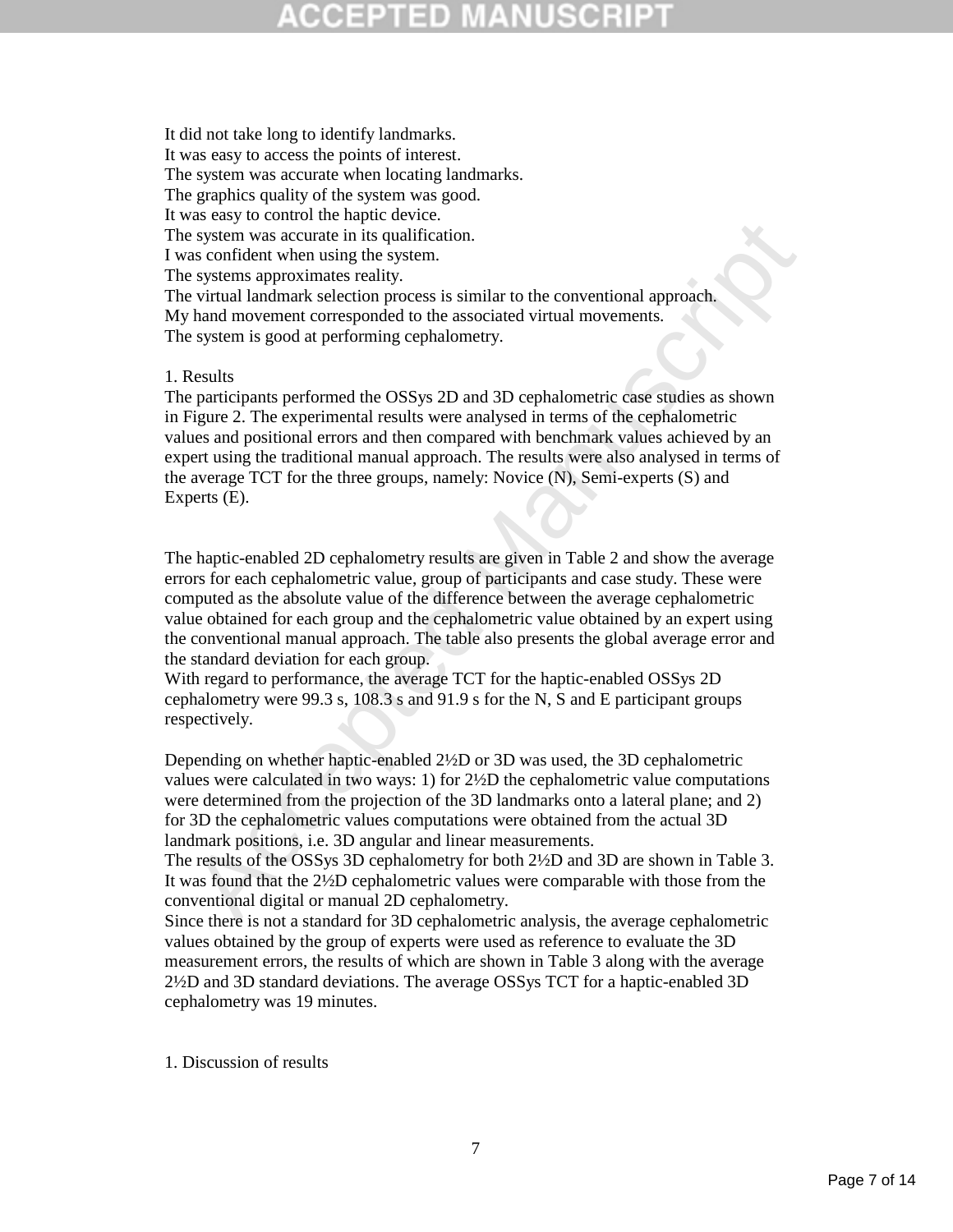# ΞĐ

The TCT to manually complete a conventional 2D cephalometry varies from 10 to 25 minutes depending on the specialist's experience, the case under consideration and the cephalometric methodology used; however, the OSSys 2D cephalometry achieved an average completion time of less than 2 minutes. This large reduction in the completion time is associated with the elimination of manual measurements and the rapid calculations carried out by the system.

For the full 3D cephalometry, the average task completion time was 19 minutes where the bulk of the high completion time related to the length of time required by the user to manipulate the 3D model in the 3D virtual environment before identifying landmarks. These results provide evidence that digital haptic-enabled 2D cephalometry can lead to improved cephalometric analysis in terms of speed when compared to conventional 2D cephalometry. For 3D analysis it is in the same region. This is the first published case study that compares cephalometry performance TCTs for either 2D or 3D approaches 0, highlighting the novelty not only of this cephalometric evaluation solution but also the methodology applied for comparing such systems.

In terms of accuracy, as shown in Table 2, the N group demonstrated the largest cephalometric errors and standard deviations during 2D cephalometry analysis, whereas the experts, as would be expected, obtained the lowest errors and standard deviations. Table 2 and Table 3 also reveal that the errors obtained using 3D cephalometry are less than those for 2D and 2½D cephalometry. In general, the standard deviations of the 2½D and 3D cephalometric variables are also much lower than those for 2D. This large difference is due to the enhancement of landmark selection using haptics; this was also highlighted by verbal and questionnaire feedback from the users.

De also want and standard methanical or the standard methanic standard with the full 3D cophalometry, the average task completion time was 19 minutes where the thal 3D cophalometry, the average task completion time was 19 The results show that the cephalometric variables with the largest errors and variability in 2D cephalometry are 'INA', 'INB', 'FMA' and 'IMPA' all of which depend on the Nasion point. In addition, the 'A' point, the 'B' point, the 'Is' point, and the 'Ii' point locations which are defined in terms of the surface characteristics of the skull bone are also more difficult to identify on a 2D image. From the user feedback it was shown that with the use of haptics the users could feel and touch the surface characteristics to identify these points more accurately, leading to less variation in the detection of these key landmarks. Therefore the tracing and identification of 3D model landmarks 0 are substantially improved using haptics-based 3D cephalometric analysis. This more detailed user analysis of landmarks when supplemented by a sense of touch also explains the length of time spent identifying these in the 3D haptic case when using the navigation tools. A more sensory environment maybe slowed down the process of identification simply because the users had more fidelity in their supporting senses when determining the final variable positions, thus producing more accuracy.

In terms of the user feedback, the results of the user perception show that they consider the haptic-enabled approach as a potentially useful tool to perform 3D cephalometry analyses. On the other hand, it was more difficult to identify the landmarks in 3D models than in 2D radiographic images due to the more complex geometries. These results are associated to the lack of experience in 3D navigation and haptic exploration and also in the lack of standards for 3D cephalometry. The participants recommended the use of OSSys not only as a tool to carry out digital 3D cephalometry but also as an education and training tool to support teaching and learning by introducing modern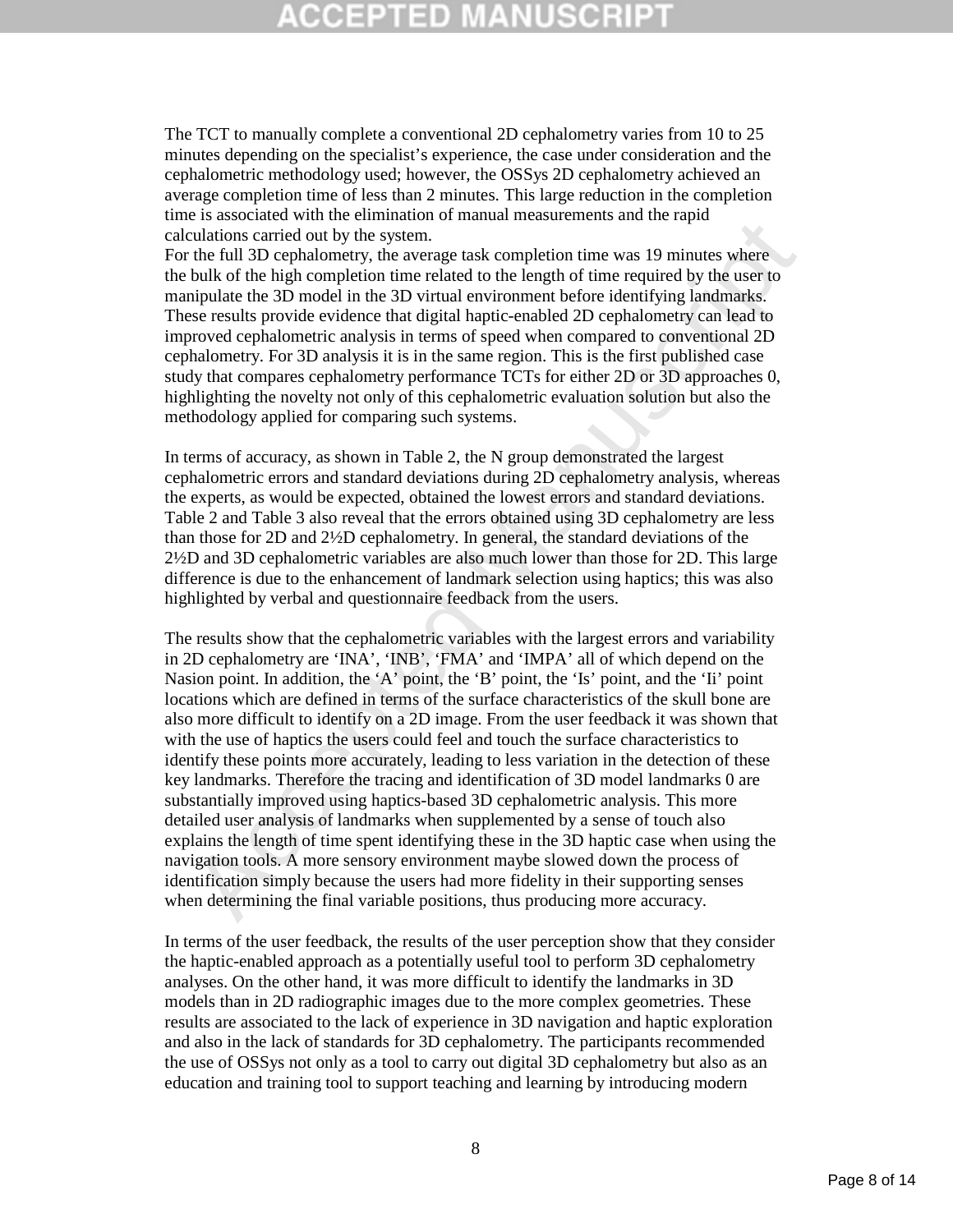engineering touch sensitive technologies into this process. Such a unique environment can also be used to capture expert domain knowledge in a fashion carried out previously in engineering domains using haptic environments 0.

### 1. Conclusions

Contains<br>to the state approach to enhance the landmarking selection process in digital<br>halomotric analysis has been presented and valuated. This provides the user with a<br>halomotric analysis has been presented and valuated. A novel haptic-based approach to enhance the landmarking selection process in digital cephalometric analysis has been presented and evaluated. This provides the user with a sense of touch while interacting with the virtual environment to identify cephalometric landmarks. The proposed approach was justified in a series of experimental trials involving a range of users. The results demonstrated that a haptic-enabled approach is feasible in 2D, 2½D and 3D environments and that benefits were obtained in the reduction of measurement errors, lower variability and reduced task completion times. User feedback validated that these benefits were directly associated with the enhancement of the landmarking process using haptics which, in turn, facilitated a more intuitive and practical identification of cephalometric metrics when supported by a sense of touch.

Future work will consider a complete statistical analysis of the accuracy and errors of the data, including errors made when superimposing or digitizing 3D models as well as the use of more 3D cephalometry case studies and the intra-observer analysis of a complete orthodontic treatment. The analysis and evaluation of the system as a teaching and learning tool as well as an expert knowledge capture and retrieval tool are also part of planned future work.

## **1. Conflict of interest**

None.

### **Acknowledgment**

This research was supported by CONACYT (National Science and Technology Council of Mexico), research grant CB-2010-01-154430. The first author would like to thank CONACYT for the scholarship during his PhD studies.

#### **References**

Troulis M. J., Everett P., Seldin E. B., Kikinis R., Kaban L. B. Development of a threedimensional treatment planning system based on computed tomographic data. International Journal of Oral and Maxillofacial Surgery; 2002; 31: 349-357. Katsumata A., Fujishita M., Maeda M. 3D-CT evaluation of facial asymmetry. Oral Surg Oral Med Oral Pathol Oral Radiol Endod. 2005; 99 (2): 212-220. Cavalcanti M.G.P., Haller J.W., Vannier M.W. Three-dimensional computed tomography landmark measurement in craniofacial surgical planning: Experimental validation in vitro. International Journal of Oral and Maxillofacial Surgery. 1999; 57  $(6)$ : 690-694.

Olszewski R., Zech F., Cosnard G., Nicolas V., Macq B., Reychler H. Threedimensional computed tomography cephalometric craniofacial analysis, experimental validation in vitro. International Journal of Oral and Maxillofacial Surgery. 2007; 36: 828-833.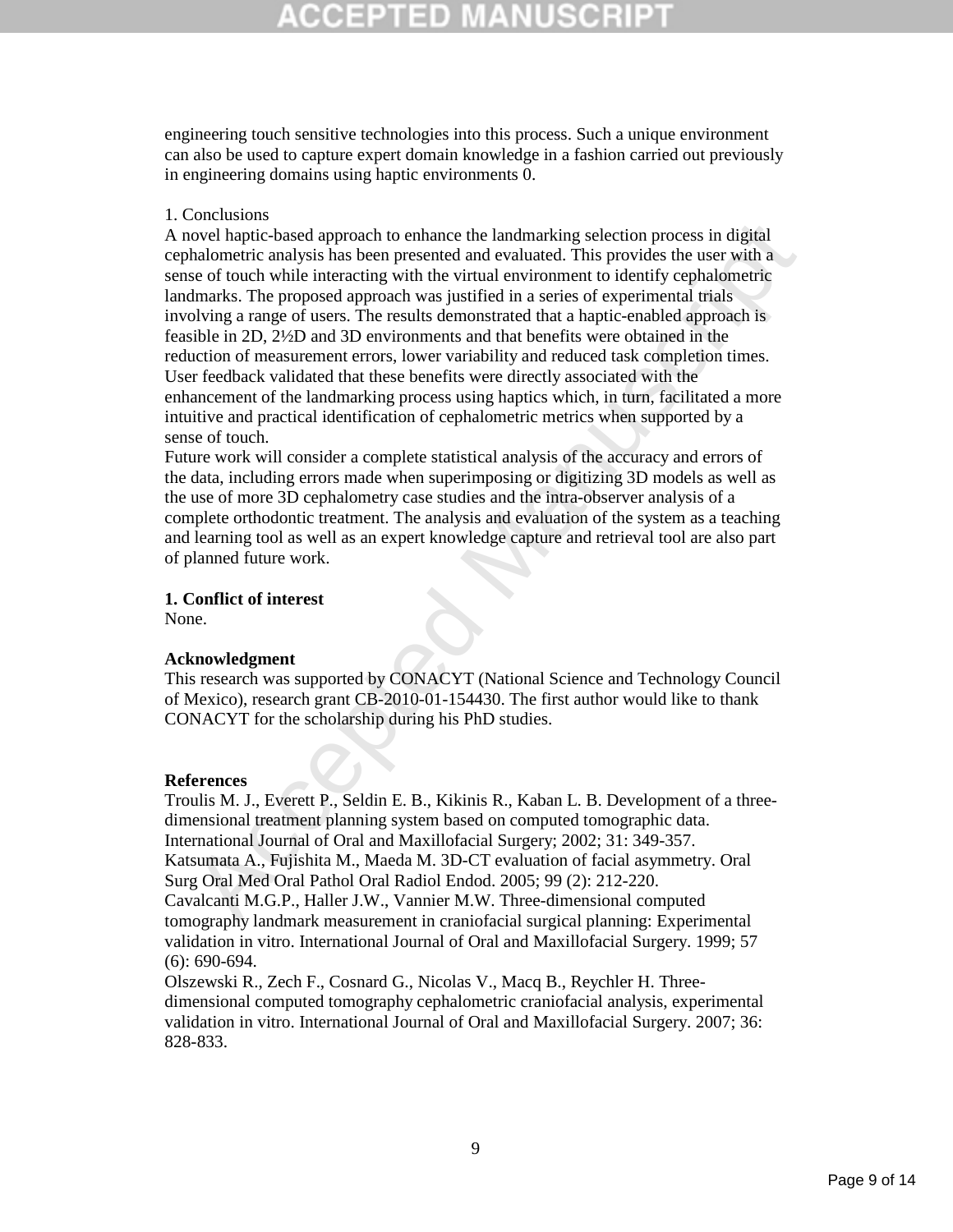# (CEPTED)

Van Vlijmen O.J., Maal T., Bergé S.J., Bronkhorst E.M., Katsaros C., Kuijpers-Jagtman A.M. A comparison between 2D and 3D cephalometry on CBCT scans of human skulls. International Journal of Oral and Maxillofacial Surgery. 2010; 39(2): 156-160.

Kragskov J., Bosch C., Gyldensted C., Sindet-Pedersen S. Comparison of the reliability of craniofacial anatomic landmarks based on cephalometric radiographs and threedimensional CT scans. Cleft Palate Craniofac Journal. 1997; 34: 111-116.

Adams G.L., Gansky S.A., Miller A.J. Comparison between traditional 2-dimensional cephalometry and a 3-dimensional approach on human dry skulls. J Orthod Dento-facial Orthop. 2004; 126(4): 397-409.

Rooppakhun S., Piyasin S., Sitthiseriprati K. 3D CT Cephalometric: A Method to Study Cranio-Maxillofacial Deformities. Proceeding of ISBME 2006; 177–181.

Park S.H., Yu H.S., Kim K.D. A proposal for a new analysis of craniofacial morphology by 3-dimensional computed tomography. J Orthod Dento-facial Orthop. 2006; 129(5): 23-34.

Swennen G.R., Schutyser F. Three-dimensional virtual approach to diagnosis and treatment planning of maxillo-facial deformity. Distraction Osteogenesis of the Facial Skeleton, BC Decker Inc, Hamilton, 2007.

Bholsithi W., Sinthana Yothin C., Chintakanon K., Komolpis R., Tharanon W. Comparison between 3D and 2D Cephalometric Analysis of 200 Thai Patients. Proceeding of the WACBE World Congress on Bioengineering, Bangkok, Thailand, 2007.

Smektała T, Jędrzejewski M, Szyndel J, Sporniak-Tutak K, Olszewski R. Experimental and clinical assessment of three-dimensional cephalometry: A systematic review. Journal of Cranio-Maxillo-Facial Surgery. 2014; 42(8): 1795-1801.

Houston W.J. The analysis of errors in orthodontic measurements. Am J Orthod. 1983; 83: 382–390.

Manuscrian Calmentalisation (Findmanuscrian Case) and the memberican Case, Generalisation (CT scans, Cleft Palate Cramiofac Journal 1997; 34: 111-116.<br>
Malometry and a 3-dimensional approach on human dry skulls. I Orthod D Lou L., Lagravere M.O., Compton S., Major P.W., Flores-Mir C. Accuracy of measurements and reliability of landmark identification with computed tomography (CT) techniques in the maxillofacial area: a systematic review. Oral Surg Oral Med Oral Pathol Oral Radiol Endod. 2007; 104: 402–411.

Chen Y.J., Chen S.K., Yao J.C., Chang H.F. The effects of differences in landmark identification on the cephalometric measurements in traditional versus digitized cephalometry. Angle Orthod. 2004; 74(2): 155-161.

Naini F.B., Otasevic M., Vasir S.N. Comparison of manual tracing, digitising and computer cephalometric analysis. Virtual Journal of Orthodontics. 2001; 3(4): 4. Redmond W.R. Information technology, revolution in orthodontics. Virtual Journal of Orthodontics. 2001; 4(2): 612-621.

Olszewski R., Cosnard G., Macq B. 3D CT-based cephalometric analysis: 3D cephalometric theoretical concept and software. Neuroradiology. 2006; 48(11): 853–62. White S. C., Pharoah M. J. Radiología Oral, principios e interpretación. Fourth Edition, Elsevier, 2001.

Ritchie J., Lim T., Sung R., Sivanathan A., Fletcher C., Liu Y., Kosmadoudi Z., Gonzalez G., Medellin H. Knowledge Capture in Virtual Reality and Beyond. Advances in Computers and Information in Engineering Research, ACIER.2014, Volume 1, Chapter 20, pp. 531-550. Editors: John Michopoulos, David Rosen, Chris Paredis, Judy Vance. ASME editorial, New York, NY, USA, 2014. Book no.: 860328. DOI: 10.1115/1.860328, ISBN: 9780791860328.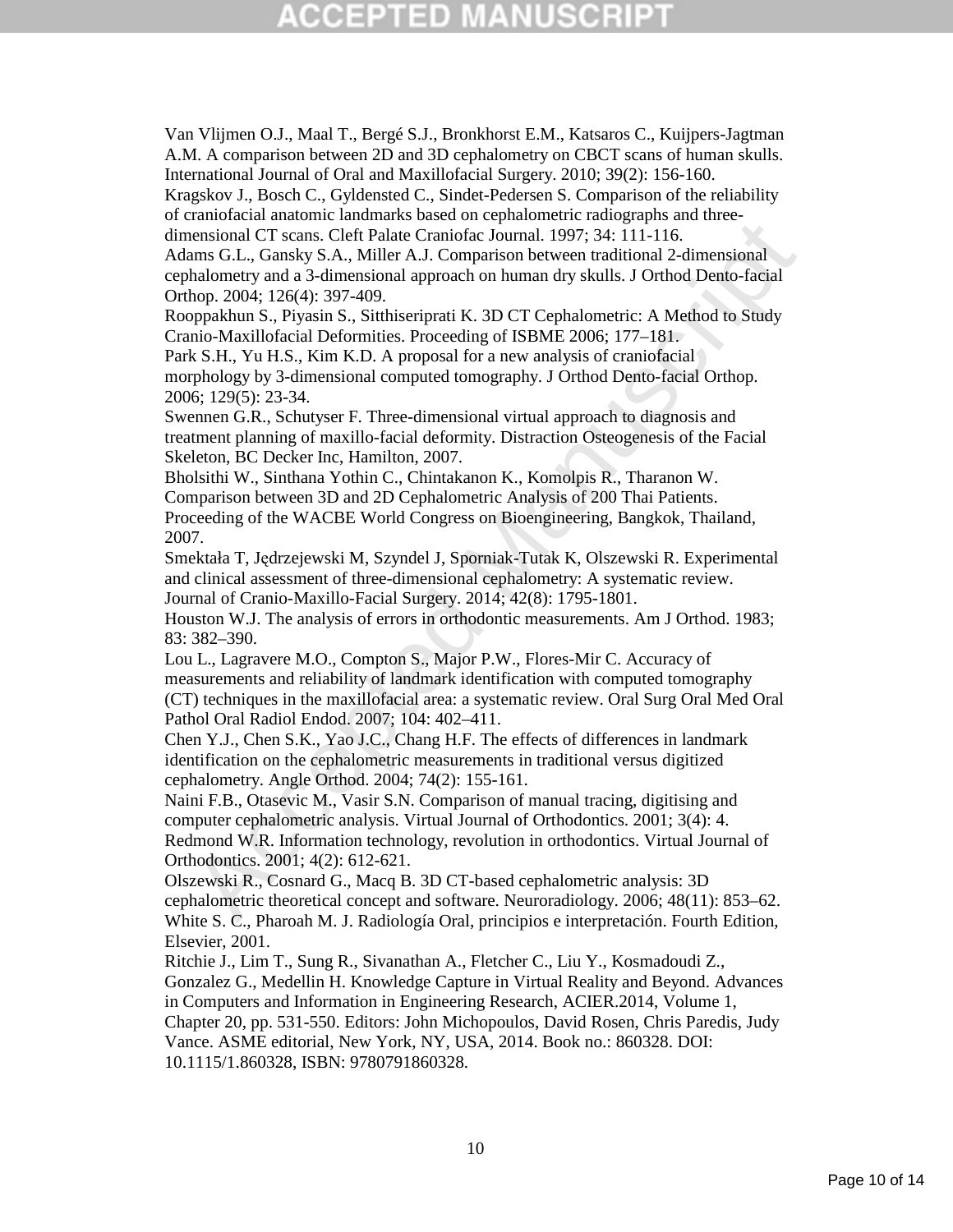#### SCRI B CCEPT ED  $\overline{\tau}$

Figure 1. OSSys main architecture.

Figure 2. Digital cephalometry in OSSys: a) 2D landmarking, b) 2D landmarks and lines, c) 3D cephalometry case study d) 3D landmarking and lines, e) sliced 3D model, f) location of a radiographic image.

| Cephalometric<br><b>landmarks</b>              | <b>Notation</b> | <b>Location</b>    | Cephalometric<br>values<br>(simplified) |
|------------------------------------------------|-----------------|--------------------|-----------------------------------------|
| <b>Nasion</b>                                  | N               |                    | $SNA(^{\circ})$                         |
| A-subspinale                                   | A               |                    | SNB $(^{\circ})$                        |
| $B -$<br>supramentale                          | B               |                    | ANB $(^{\circ})$                        |
| Sella turcica                                  | S               |                    | INA $(^\circ)$                          |
| <b>Incision</b><br>superius<br>apicalis        | APMax           |                    | $INA$ (mm)                              |
| <b>Incision</b><br>superius                    | Is              |                    | INB $(°)$<br>N                          |
| <b>Incision</b><br><i>inferius</i>             | li              | $\sum_{r}$         | $INB$ (mm)                              |
| <b>Incision</b><br><i>inferius</i><br>apicalis | Apl             | <b>APOco</b><br>Go | $Sn-GoGn$ ( $°$ )                       |
| <b>Gonion</b>                                  | Go              |                    | FMA $(^{\circ})$                        |
| <b>Gnathion</b>                                | Gn              |                    | OC-SN $(°)$                             |
| <b>Orbitale</b>                                | Or <sup></sup>  |                    | IMPA $(°)$                              |
| <b>Porion</b>                                  | Po              |                    |                                         |
| <b>Posterior</b><br>point of                   |                 |                    |                                         |
| occlusion for<br>the occlusal<br>plane         | <b>APOcc</b>    |                    |                                         |

| Table 2 2D Cephalometric errors and standard deviation for each group and case study. |  |  |  |
|---------------------------------------------------------------------------------------|--|--|--|
|---------------------------------------------------------------------------------------|--|--|--|

|                          |     |     |     | Average cephalometric errors |     |     |      |     |      |                  |     |     |      |      |      |       | <b>Global Average</b> |      |           | Global standard |      |
|--------------------------|-----|-----|-----|------------------------------|-----|-----|------|-----|------|------------------|-----|-----|------|------|------|-------|-----------------------|------|-----------|-----------------|------|
| Case study               | 1   |     |     | $\overline{2}$               |     |     | 3    |     |      | $\boldsymbol{4}$ |     |     | 5    |      |      | error |                       |      | deviation |                 |      |
| <b>Group</b><br>Variable | N   | -S  | E   | N                            | s   | E   | N    | s   | E    | N                | s   | E   | N    | s    | Е    | N     | S                     | Е    | N         | s               | E    |
| $SNA$ ( $\degree$ )      | 1.6 | 6.3 | 2.4 | 0.0                          | 3.4 | 3.1 | 10.5 | 3.2 | 1.9  | 10.0             | 3.2 | 0.5 | 4.9  | 4.1  | 2.7  | 5.40  | 4.04                  | 2.12 | 4.77      | 1.32            | 1.01 |
| $SNB$ ( $\degree$ )      | 0.0 | 8.4 | 4.6 | 0.8                          | 1.9 | 1.4 | 2.6  | 0.7 | 10.0 | 0.6              | 6.5 | 3.9 | 0.7  | 3.5  | 2.9  | 0.95  | 4.20                  | 4.56 | 0.97      | 3.20            | 3.27 |
| $ANB$ (°)                | 2.0 | 0.4 | 0.2 | 11.3                         | 8.5 | 8.3 | 9.7  | 5.9 | 5.5  | 5.3              | 1.4 | 1.2 | 14.2 | 10.2 | 10.3 | 8.50  | 5.28                  | 5.10 | 4.85      | 4.30            | 4.38 |
| INA $(^\circ)$           | 0.4 | 0.7 | 2.1 | 1.0                          | 4.9 | 3.2 | 19.9 | 2.8 | 0.1  | 12.2             | 3.9 | 4.8 | 7.5  | 1.7  | 1.9  | 8.20  | 2.80                  | 2.42 | 8.16      | 1.68            | 1.73 |
| $INA$ (mm)               | 2.1 | 6.2 | 4.7 | 4.5                          | 1.9 | 1.7 | 6.0  | 1.1 | 0.1  | 17.4             | 4.7 | 3.5 | 13.9 | 3.9  | 1.8  | 8.78  | 3.56                  | 2.36 | 6.55      | 2.07            | 1.78 |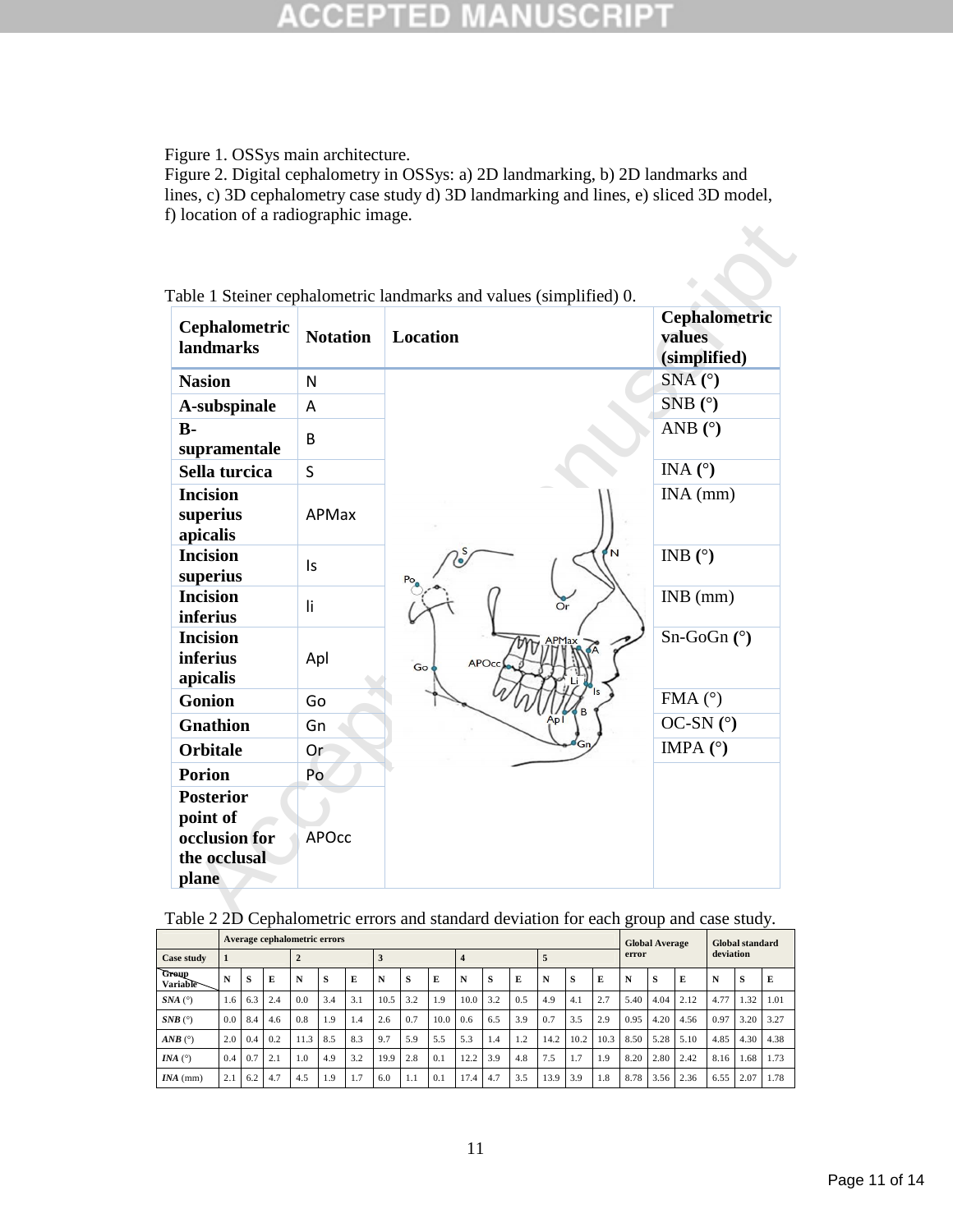| <i>INB</i> $(°)$         |               | $0.1 \quad 0.4 \quad 1.3$ |                  | 1.7  | $\sqrt{0.5}$ | 1.6  | 2.8  | 6.6  | 3.8 | 3.5 | 9.6 | 11.6 7.7 7.8    |     |     | 9.0 | $3.15$ 4.98 5.46 |      |       | $2.86$ 4.27 4.61 |           |       |
|--------------------------|---------------|---------------------------|------------------|------|--------------|------|------|------|-----|-----|-----|-----------------|-----|-----|-----|------------------|------|-------|------------------|-----------|-------|
| $INB$ (mm)               | 0.1           | 12.7                      | 0.4              | 0.6  | 2.2          | 0.2  | 4.3  | 1.0  | 1.2 | 9.6 | 6.4 | 4.0             | 7.1 | 5.4 | 2.0 | 4.35             | 3.54 | 1.56  | 4.09             | 2.27      | 1.54  |
| $Sn-GoGn$ ( $\degree$ )  | 0.2           | 4.1                       | 1.5              | 0.3  | 0.7          | 2.5  | 6.4  | 2.6  | 1.0 | 6.6 | 0.2 | 1.5             | 0.2 | 5.0 | 5.5 | 2.74             | 2.52 | 2.40  | 3.43             | 2.08      | 1.82  |
| $FMA$ (°)                | $0.3 \pm 9.9$ |                           | 0.8              | 12.5 | 12.8         | 5.8  | 10.9 | 14.3 | 3.9 | 8.9 | 8.0 | 2.8             | 2.6 | 2.4 | 0.2 | 7.04             | 9.48 | 2.70  | 5.33             | 4.66 2.29 |       |
| $OC-SN$ ( $\circ$ )      | 0.0           | 4.7                       | 4.2              | 2.0  | 1.4          | 3.0  | 0.7  | 2.0  | 0.7 | 3.3 | 1.0 | 0.1             | 1.3 | 1.2 | 0.3 | 1.47             | 2.06 | 1.66  | 1.26             | 1.52      | 1.83  |
| <b>IMPA</b> $(^{\circ})$ | 0.1           | 3.8                       | $15.2 \quad 0.9$ |      | 2.0          | 13.8 | 5.0  | 2.5  | 3.3 | 8.5 |     | $14.3$ 17.6 2.8 |     | 1.7 | 0.6 | 3.45             | 4.86 | 10.10 | 3.40             | 5.34      | 17.62 |

Table 3 3D cephalometric values, errors and standard deviations for 2½ D and 3D.

| <b>Error</b><br><b>Error</b><br><b>Standard</b><br>$2\frac{1}{2}D$<br>3D<br>$2\frac{1}{2}$ D<br>3D<br>deviation<br>$\mathbf S$<br>$\mathbf S$<br>$\mathbf S$<br>${\bf E}$<br>${\bf S}$<br>${\bf E}$<br>$\mathbf N$<br>3D<br>$\mathbf N$<br>${\bf N}$<br>${\bf N}$<br>$2\frac{1}{2}D$<br>87.8<br>85.7<br>2.12<br>1.62<br>2.04<br>1.25<br>89.8<br>0.83<br>89.4<br>4.08<br>87.0<br>87.8<br>86.0<br>3.32<br>1.85<br>92.6<br>89.3<br>3.36<br>1.60<br>2.10<br>90.9<br>87.2<br>89.3<br>6.64<br>1.04<br>3.5<br>3.3<br>3.1<br>0.18<br>1.56<br>0.20<br>0.79<br>4.8<br>0.40<br>4.3<br>3.3<br>23.3<br>24.7<br>1.87<br>2.96<br>1.89<br>21.0<br>1.42<br>1.49<br>3.74<br>24.9<br>26.0<br>23.0<br>9.5<br>9.2<br>7.2<br>1.92<br>1.03<br>1.22<br>1.22<br>1.13<br>9.7<br>2.26<br>10.7<br>8.5<br>25.5<br>2.12<br>0.88<br>24.7<br>23.8<br>1.76<br>0.69<br>1.08<br>25.3<br>26.8<br>24.7<br>0.88<br>5.9<br>6.1<br>0.50<br>0.77<br>0.06<br>0.25<br>0.46<br>5.6<br>7.7<br>0.25<br>6.8<br>6.9<br>32.2<br>31.4<br>30.4<br>1.64<br>0.30<br>0.90<br>0.87<br>1.00<br>33.0<br>31.3<br>1.80<br>31.6<br>25.3<br>5.96<br>4.74<br>20.5<br>30.0<br>4.68<br>1.61<br>3.08<br>26.9<br>31.2<br>25.3<br>9.48<br>12.3<br>12.5<br>13.7<br>1.20<br>1.24<br>2.10<br>0.76<br>1.06<br>14.1<br>14.9<br>12.8<br>1.40<br>93.5<br>89.1<br>92.5<br>3.40<br>1.03<br>2.04<br>2.31<br>1.56<br>90.7<br>93.7<br>91.7<br>1.00 | ble 3 3D cephalometric values, errors and standard deviations for 2½ D and 3D.<br><b>Cephalometry</b><br><b>Group</b> | Variable<br>$SNA$ ( $^{\circ}$ )<br>$SNB$ ( $^{\circ}$ )<br>$AND$ ( $^{\circ}$ )<br>INA $(^\circ)$<br>$INA$ (mm)<br>INB $(^\circ)$<br>$INB$ (mm)<br>$Sn-GoGn$ ( $°$ )<br>$FMA$ ( $^{\circ}$ )<br>$OC-SN$ (°)<br>IMPA $(°)$ |  |  |  |  |  |  |  |  |
|---------------------------------------------------------------------------------------------------------------------------------------------------------------------------------------------------------------------------------------------------------------------------------------------------------------------------------------------------------------------------------------------------------------------------------------------------------------------------------------------------------------------------------------------------------------------------------------------------------------------------------------------------------------------------------------------------------------------------------------------------------------------------------------------------------------------------------------------------------------------------------------------------------------------------------------------------------------------------------------------------------------------------------------------------------------------------------------------------------------------------------------------------------------------------------------------------------------------------------------------------------------------------------------------------------------------------------------------------------------------|-----------------------------------------------------------------------------------------------------------------------|----------------------------------------------------------------------------------------------------------------------------------------------------------------------------------------------------------------------------|--|--|--|--|--|--|--|--|
|                                                                                                                                                                                                                                                                                                                                                                                                                                                                                                                                                                                                                                                                                                                                                                                                                                                                                                                                                                                                                                                                                                                                                                                                                                                                                                                                                                     |                                                                                                                       |                                                                                                                                                                                                                            |  |  |  |  |  |  |  |  |
|                                                                                                                                                                                                                                                                                                                                                                                                                                                                                                                                                                                                                                                                                                                                                                                                                                                                                                                                                                                                                                                                                                                                                                                                                                                                                                                                                                     |                                                                                                                       |                                                                                                                                                                                                                            |  |  |  |  |  |  |  |  |
|                                                                                                                                                                                                                                                                                                                                                                                                                                                                                                                                                                                                                                                                                                                                                                                                                                                                                                                                                                                                                                                                                                                                                                                                                                                                                                                                                                     |                                                                                                                       |                                                                                                                                                                                                                            |  |  |  |  |  |  |  |  |
|                                                                                                                                                                                                                                                                                                                                                                                                                                                                                                                                                                                                                                                                                                                                                                                                                                                                                                                                                                                                                                                                                                                                                                                                                                                                                                                                                                     |                                                                                                                       |                                                                                                                                                                                                                            |  |  |  |  |  |  |  |  |
|                                                                                                                                                                                                                                                                                                                                                                                                                                                                                                                                                                                                                                                                                                                                                                                                                                                                                                                                                                                                                                                                                                                                                                                                                                                                                                                                                                     |                                                                                                                       |                                                                                                                                                                                                                            |  |  |  |  |  |  |  |  |
|                                                                                                                                                                                                                                                                                                                                                                                                                                                                                                                                                                                                                                                                                                                                                                                                                                                                                                                                                                                                                                                                                                                                                                                                                                                                                                                                                                     |                                                                                                                       |                                                                                                                                                                                                                            |  |  |  |  |  |  |  |  |
|                                                                                                                                                                                                                                                                                                                                                                                                                                                                                                                                                                                                                                                                                                                                                                                                                                                                                                                                                                                                                                                                                                                                                                                                                                                                                                                                                                     |                                                                                                                       |                                                                                                                                                                                                                            |  |  |  |  |  |  |  |  |
|                                                                                                                                                                                                                                                                                                                                                                                                                                                                                                                                                                                                                                                                                                                                                                                                                                                                                                                                                                                                                                                                                                                                                                                                                                                                                                                                                                     |                                                                                                                       |                                                                                                                                                                                                                            |  |  |  |  |  |  |  |  |
|                                                                                                                                                                                                                                                                                                                                                                                                                                                                                                                                                                                                                                                                                                                                                                                                                                                                                                                                                                                                                                                                                                                                                                                                                                                                                                                                                                     |                                                                                                                       |                                                                                                                                                                                                                            |  |  |  |  |  |  |  |  |
|                                                                                                                                                                                                                                                                                                                                                                                                                                                                                                                                                                                                                                                                                                                                                                                                                                                                                                                                                                                                                                                                                                                                                                                                                                                                                                                                                                     |                                                                                                                       |                                                                                                                                                                                                                            |  |  |  |  |  |  |  |  |
|                                                                                                                                                                                                                                                                                                                                                                                                                                                                                                                                                                                                                                                                                                                                                                                                                                                                                                                                                                                                                                                                                                                                                                                                                                                                                                                                                                     |                                                                                                                       |                                                                                                                                                                                                                            |  |  |  |  |  |  |  |  |
|                                                                                                                                                                                                                                                                                                                                                                                                                                                                                                                                                                                                                                                                                                                                                                                                                                                                                                                                                                                                                                                                                                                                                                                                                                                                                                                                                                     |                                                                                                                       |                                                                                                                                                                                                                            |  |  |  |  |  |  |  |  |
|                                                                                                                                                                                                                                                                                                                                                                                                                                                                                                                                                                                                                                                                                                                                                                                                                                                                                                                                                                                                                                                                                                                                                                                                                                                                                                                                                                     |                                                                                                                       |                                                                                                                                                                                                                            |  |  |  |  |  |  |  |  |
|                                                                                                                                                                                                                                                                                                                                                                                                                                                                                                                                                                                                                                                                                                                                                                                                                                                                                                                                                                                                                                                                                                                                                                                                                                                                                                                                                                     |                                                                                                                       |                                                                                                                                                                                                                            |  |  |  |  |  |  |  |  |
|                                                                                                                                                                                                                                                                                                                                                                                                                                                                                                                                                                                                                                                                                                                                                                                                                                                                                                                                                                                                                                                                                                                                                                                                                                                                                                                                                                     |                                                                                                                       |                                                                                                                                                                                                                            |  |  |  |  |  |  |  |  |
|                                                                                                                                                                                                                                                                                                                                                                                                                                                                                                                                                                                                                                                                                                                                                                                                                                                                                                                                                                                                                                                                                                                                                                                                                                                                                                                                                                     |                                                                                                                       |                                                                                                                                                                                                                            |  |  |  |  |  |  |  |  |
|                                                                                                                                                                                                                                                                                                                                                                                                                                                                                                                                                                                                                                                                                                                                                                                                                                                                                                                                                                                                                                                                                                                                                                                                                                                                                                                                                                     |                                                                                                                       |                                                                                                                                                                                                                            |  |  |  |  |  |  |  |  |
|                                                                                                                                                                                                                                                                                                                                                                                                                                                                                                                                                                                                                                                                                                                                                                                                                                                                                                                                                                                                                                                                                                                                                                                                                                                                                                                                                                     |                                                                                                                       |                                                                                                                                                                                                                            |  |  |  |  |  |  |  |  |
|                                                                                                                                                                                                                                                                                                                                                                                                                                                                                                                                                                                                                                                                                                                                                                                                                                                                                                                                                                                                                                                                                                                                                                                                                                                                                                                                                                     |                                                                                                                       |                                                                                                                                                                                                                            |  |  |  |  |  |  |  |  |
|                                                                                                                                                                                                                                                                                                                                                                                                                                                                                                                                                                                                                                                                                                                                                                                                                                                                                                                                                                                                                                                                                                                                                                                                                                                                                                                                                                     |                                                                                                                       |                                                                                                                                                                                                                            |  |  |  |  |  |  |  |  |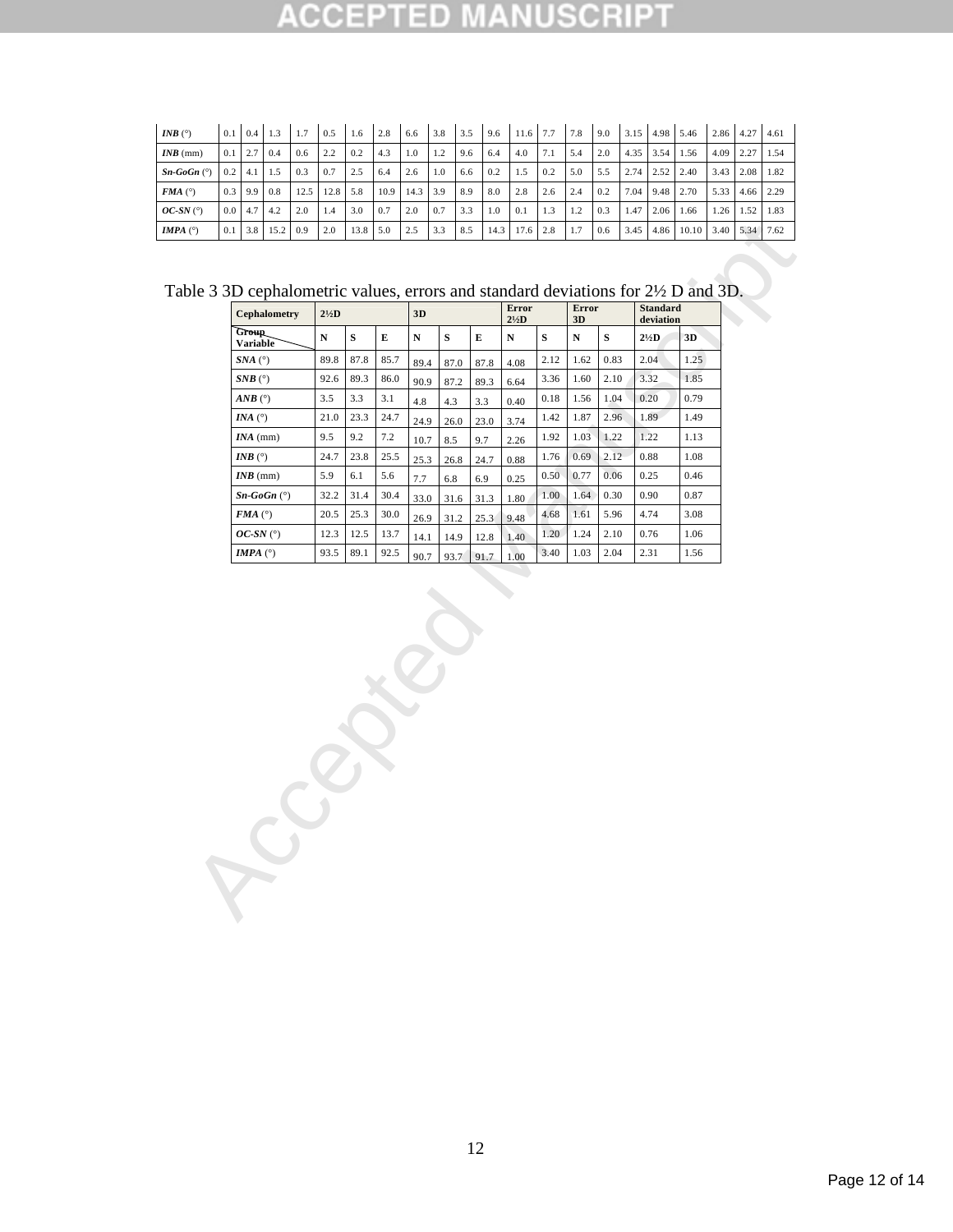#### **ACCEPTED USCRIP1**  $\perp$